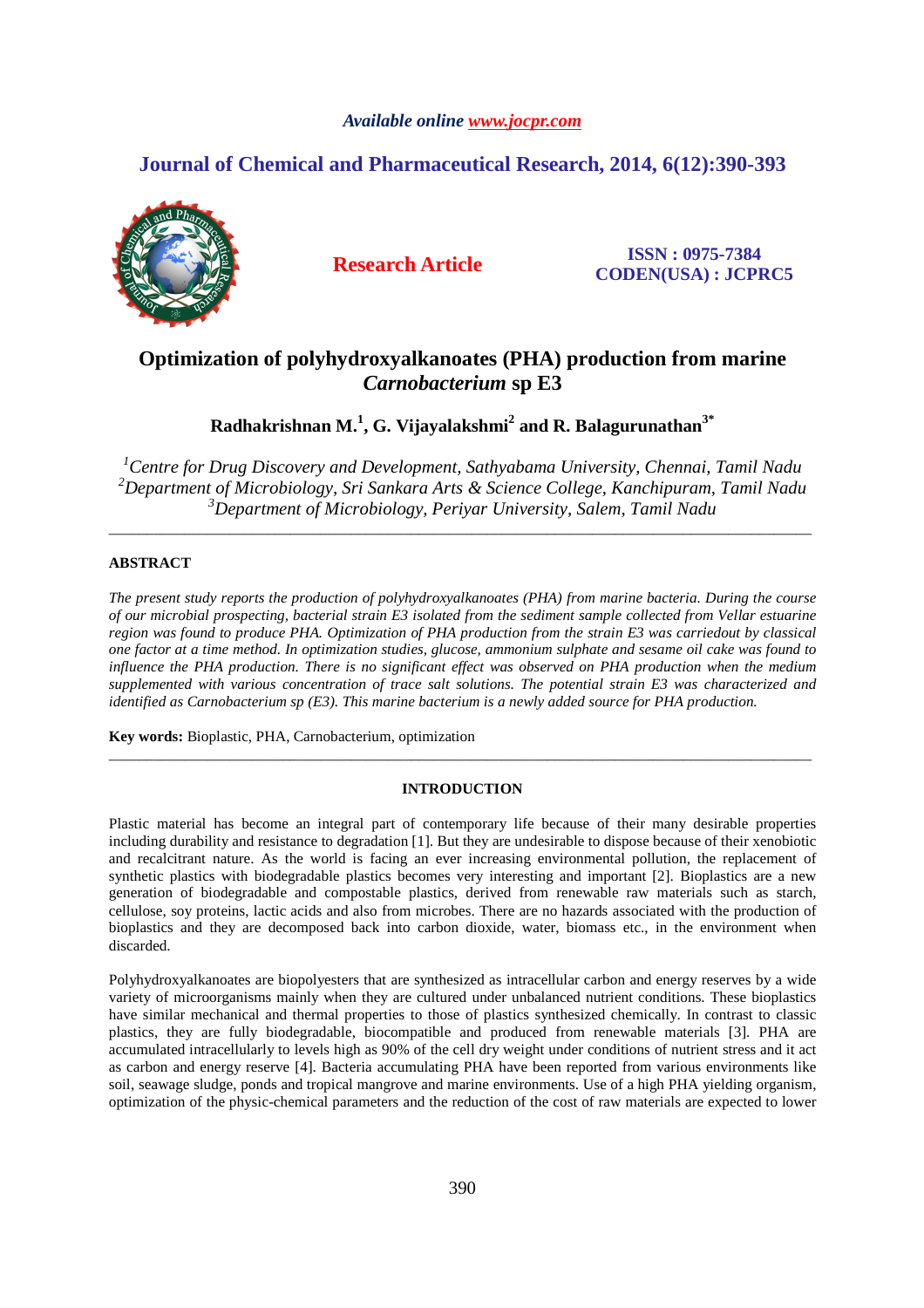the high cost of PHA production [5]. This study was under taken to produce PHA from marine bacterial strain E3 isolated from Vellar estuarine sediment, Parangipettai, Tamil Nadu.

*\_\_\_\_\_\_\_\_\_\_\_\_\_\_\_\_\_\_\_\_\_\_\_\_\_\_\_\_\_\_\_\_\_\_\_\_\_\_\_\_\_\_\_\_\_\_\_\_\_\_\_\_\_\_\_\_\_\_\_\_\_\_\_\_\_\_\_\_\_\_\_\_\_\_\_\_\_\_*

#### **EXPERIMENTAL SECTION**

#### **Isolation and screening of PHA producing bacteria**

Sediment sample was collected from Vellar estuary, Parangipettai. Bacteria from the collected sediment sample was isolated by standard spread plate method using Nitrogen limiting minimal agar medium [6] supplemented with 2.5% NaCl. After incubation morphologically different bacterial colonies were selected and sub cultured on nutrient agar slants and stored at 4°C for further study.

Accumulation of PHA granules was detected by phase contrast microscopic observation after Sudan black staining [7]. The strains positive for Sudan black staining were inoculated in 10 ml of nitrogen limiting minimal medium (NLMM) and incubated in a rotary shaker at room temperature for the intracellular production of PHA. The cells were separated by centrifugation in a preweighed centrifuge tubes and were digested by sodium hypochlorite and the PHA was extracted with chloroform [8]. Crude PHA was concentrated by evaporating the chloroform and quantified. Bacterial strain E3 which showed maximum PHA accumulation was selected as potential strain for further studies

#### **Production of PHA from potential strain**

NLMM inoculation medium was prepared and glucose was added after autoclaving by sterilizing with syringe filter. The media was inoculated with the potential strain and inoculum in a rotary shaker for 32 hours. NLMM production media was prepared and inoculated with 10% of inoculum and incubated at a rotary shaker for 72 hours [6]. After 72 hours of incubation the cells were separated from the media by centrifugation at 7000 rpm for 5 minutes and washed in distilled water and the cells were dried in the hot air oven at 105°C for 24 hours [8]. Then the PHA containing biomass was mixed with sodium hypochlorite solution to digest the non-PHA cellular materials. The cell debris and the PHA granules were separated by centrifugation. The separated granules were extracted with chloroform and weighed again to get the post weight and thereby get the quantity of PHA produced.

### **Optimization of PHA production**

Effect of variables such as carbon source (1%), nitrogen source (1%), trace salt solution (0.5-2.5ml) and sesame oil cake (5-25%) was studied by adopting classical one factor at a time method using NLMM broth as a basal medium. The carbon and nitrogen sources were added at 1% concentration. The basal medium was supplemented with different variables and sterilized by autoclaving. About 10 % of bacterial inoculum was added into all the reaction flask and incubated in rotary shaker for 72 hours. Then the cells were separated by centrifugation at 10000 rpm for 10 minutes and quantified. Crude PHA from the cells was extracted and quantified by adopting the method as described [1].

#### **Characterization and identification of the potential strain**

The phenotypic characteristics such as gram staining, motility, spore staining and biochemical characteristics of the potential strain was studied by adopting standard microbiological procedures and identified at genus level in comparison with the characteristics of bacteria given in Bergey's Manual of Systemic Bacteriology.

### **RESULTS AND DISCUSSION**

Many morphologically different bacterial colonies were observed on isolation medium after 72 hours of incubation at room temperature and the colonies were selected based on the turbidity of the colonies, since the PHA accumulating strains appears turbid. Totally 18 morphologically different strains were selected from Vellar estuarine sediment (E1-E18). In Sudan black staining, six out of eighteen positive producer of PHA appeared as pink vegetative cells with black colour accumulation in the centre. This method is similar to one which was carried out by Lee and Choi [6] and Arun et al. [1]. Among the six positive isolates only the strain E3 produced thin layer of PHA in when grown on NLMM and others produced only in trace amounts.

Strain E3 showed good growth on NLMM. The amount of PHA produced was found to be 35.4mg of PHA from 180mg of dry cell weight per 100ml of medium. Effect of sugars, nitrogen sources, trace salt solution and sesame oil cake was given in table 1. Among the different variables tested, glucose, ammonium sulphate and 2.5% of sesame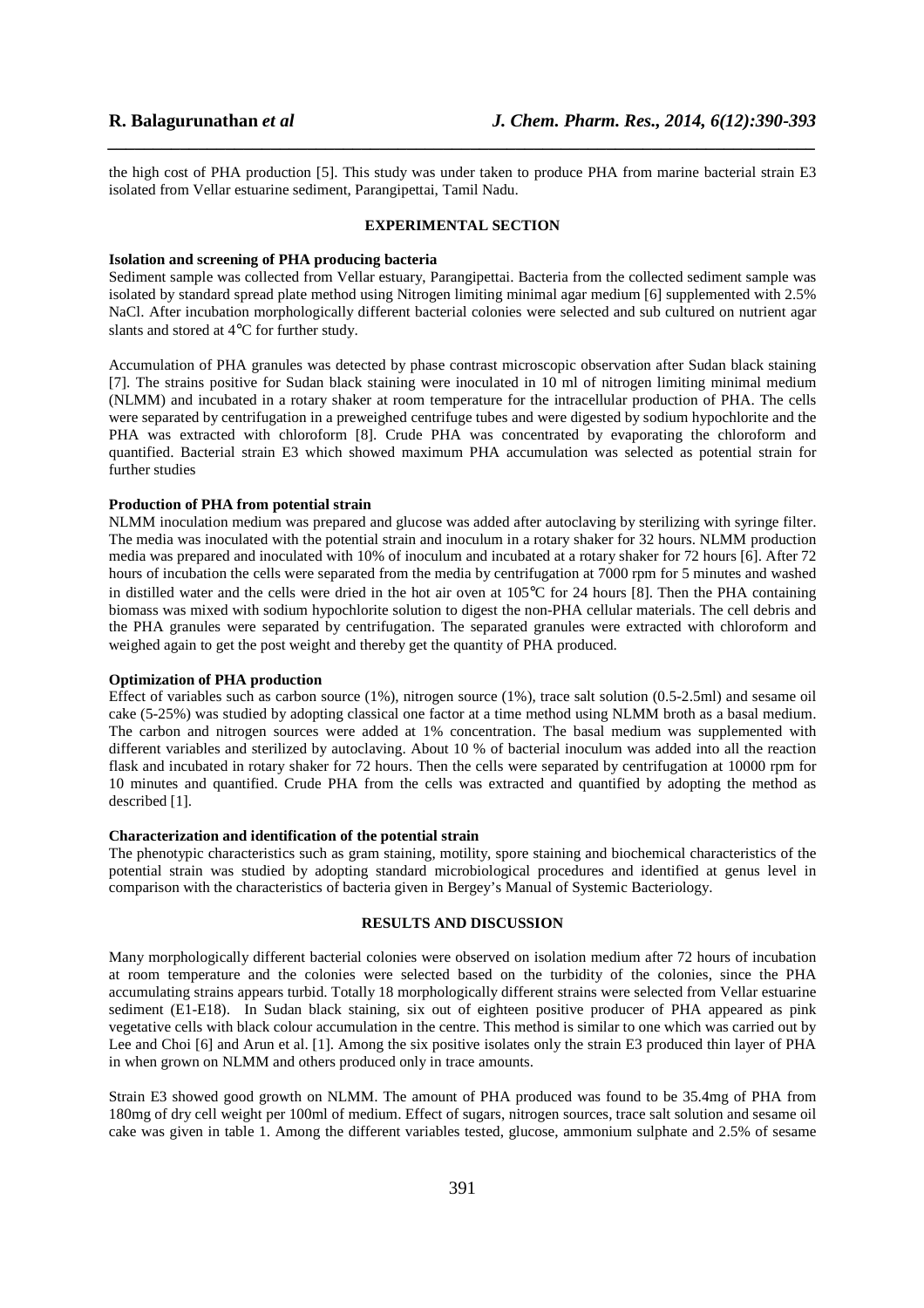oil cake was found to influence the PHA production. There is no significant effect was observed when the medium supplemented with different concentration of trace salt solution. One of the important limiting factors for the commercialization of PHA is the high cost of carbon substrates for fermentation. PHA co-polymer possess better mechanical properties compared with homopolymer of PHB but costlier co carbon substrates such as fatty acids should be supplemented in the medium for its biosynthesis. Hence the production of the polymer from unrefined and cost effective substrates rich in different carbon compounds appeared feasible for PHA production. Cultivation of bacteria on this substrate indicated variability in yields of biomass and PHA concentration in the cells [9].

*\_\_\_\_\_\_\_\_\_\_\_\_\_\_\_\_\_\_\_\_\_\_\_\_\_\_\_\_\_\_\_\_\_\_\_\_\_\_\_\_\_\_\_\_\_\_\_\_\_\_\_\_\_\_\_\_\_\_\_\_\_\_\_\_\_\_\_\_\_\_\_\_\_\_\_\_\_\_*

| Factors                  | Cell dry weight(mg) | PHA produced (mg) |  |
|--------------------------|---------------------|-------------------|--|
| Carbon source (1%)       |                     |                   |  |
| Glucose                  | 218                 | 45.0              |  |
| Fructose                 | 180                 | 29.0              |  |
| Lactose                  | 190                 | 31.0              |  |
| <b>Sucrose</b>           | 205                 | 38.0              |  |
| Starch                   | 161                 | 25.0              |  |
| Nitrogen source $(1\%)$  |                     |                   |  |
| Ammonium nitrate         | 160                 | 22.8              |  |
| Ammonium sulphate        | 180                 | 41.4              |  |
| Peptone                  | 218                 | Trace             |  |
| Yeast extract            | 206                 | 26.3              |  |
| Beef extract             | 195                 | Trace             |  |
| Trace salt solution (ml) |                     |                   |  |
| 0.5                      | 180                 | 41.0              |  |
| 1.0                      | 180                 | 41.5              |  |
| 1.5                      | 175                 | 41.0              |  |
| 2.0                      | 183                 | 41.3              |  |
| 2.5                      | 185                 | 42.5              |  |
| Sesame oil cake (%)      |                     |                   |  |
| 0.5                      | 200                 | 56.7              |  |
| 1.0                      | 220                 | 58.2              |  |
| 1.5                      | 250                 | 60.7              |  |
| 2.0                      | 280                 | 63.0              |  |
| 2.5                      | 289                 | 65.0              |  |

**Table 1. Effect of selected medium components on PHA production by the marine bacterial strain E3** 

|  | Table 2. Characteristics of potential bacterial strain E3 |  |  |  |  |
|--|-----------------------------------------------------------|--|--|--|--|
|--|-----------------------------------------------------------|--|--|--|--|

| <b>Characteristics</b>  | <b>Strain E3</b>                    |
|-------------------------|-------------------------------------|
| Gram staining           | $Gram + rods$                       |
| Endospore staining      | Negative                            |
| Motility                | Non-motile                          |
| Growth on nutrient agar | Small irregular colourless colonies |
| McConkey agar           | Present                             |
| MRS agar                | No growth                           |
| Catalase                | $^{+}$                              |
| Oxidase                 |                                     |
| Indole                  |                                     |
| MR                      | $^{+}$                              |
| VP                      | $^{+}$                              |
| Citrate                 |                                     |
| NaCl Tolerance          | $0 - 2.5%$                          |
| pH tolerance            | 5-9                                 |
|                         |                                     |

Different industrial wastes like malt, soya, sesame molassess, bagasse and pharmaceutical waste were used for the PHB production. Industrial waste in different percentage was supplemented as carbon source in NLMM and it was observed that maximal yield is obtained with the sesame oil medium especially highest in 4% of sesame oil waste [1]. In the present study sesame oil cake is used as a sole carbon source in different percentage. The amount of PHA production increased with increase in percentage of sesame oil cake in aerobic condition and there was an increase of about 30 mg of PHA per 100 ml of medium.

Micromorphological, cultural and biochemical characteristics of potential bacterial strain were given in table 2. Based on the above characteristics the potential strain was tentatively identified as *Carnobacterium sp.* (E3). The genus *Carnobacterium* contains nine species, but only *C. divergens* and *C. maltaromaticum* are frequently isolated from natural environments and foods. They are tolerant to freezing/thawing and high pressure and able to grow at